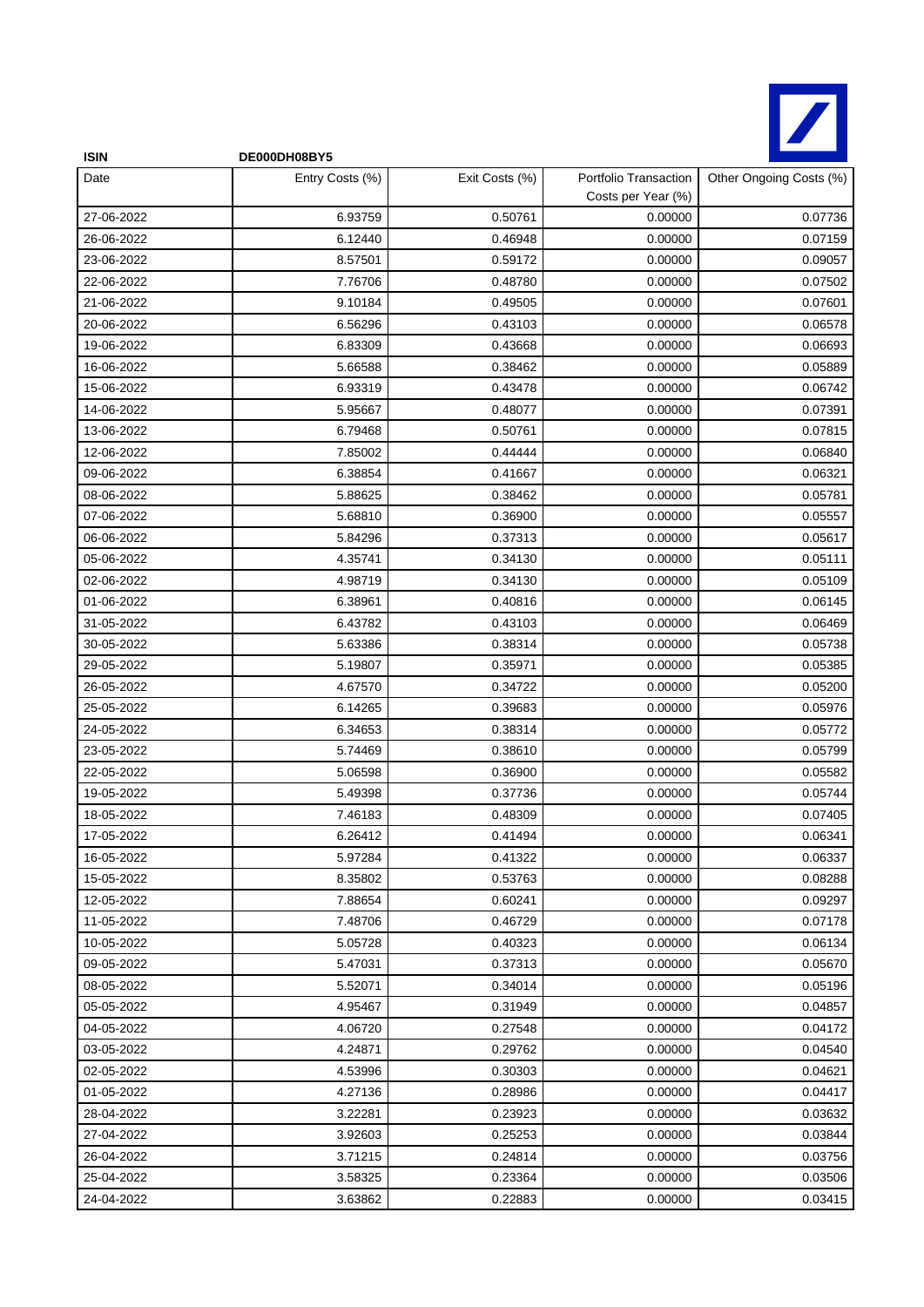| 21-04-2022 | 3.13516 | 0.20161 | 0.00000 | 0.02992 |
|------------|---------|---------|---------|---------|
| 20-04-2022 | 2.90734 | 0.18215 | 0.00000 | 0.02673 |
| 19-04-2022 | 2.90387 | 0.18215 | 0.00000 | 0.02695 |
| 18-04-2022 | 2.30198 | 0.15873 | 0.00000 | 0.02356 |
| 13-04-2022 | 2.47932 | 0.16367 | 0.00000 | 0.02403 |
| 12-04-2022 | 2.49621 | 0.16611 | 0.00000 | 0.02456 |
| 11-04-2022 | 2.73840 | 0.17889 | 0.00000 | 0.02637 |
| 10-04-2022 | 2.78865 | 0.18762 | 0.00000 | 0.02753 |
| 07-04-2022 | 2.92334 | 0.19231 | 0.00000 | 0.02832 |
| 06-04-2022 | 3.29316 | 0.20661 | 0.00000 | 0.03038 |
| 05-04-2022 | 3.15880 | 0.20704 | 0.00000 | 0.03040 |
| 04-04-2022 | 2.95701 | 0.19493 | 0.00000 | 0.02841 |
| 03-04-2022 | 2.80959 | 0.19048 | 0.00000 | 0.02762 |
| 31-03-2022 | 2.93902 | 0.19455 | 0.00000 | 0.02812 |
| 30-03-2022 | 2.96871 | 0.19231 | 0.00000 | 0.02763 |
| 29-03-2022 | 2.95420 | 0.19194 | 0.00000 | 0.02759 |
| 28-03-2022 | 2.84569 | 0.18939 | 0.00000 | 0.02754 |
| 27-03-2022 | 2.79014 | 0.17986 | 0.00000 | 0.02616 |
| 25-03-2022 | 2.58825 | 0.16807 | 0.00000 | 0.02441 |
| 24-03-2022 | 2.76076 | 0.18149 | 0.00000 | 0.02639 |
| 23-03-2022 | 2.71677 | 0.18315 | 0.00000 | 0.02657 |
| 22-03-2022 | 2.85181 | 0.18182 | 0.00000 | 0.02642 |
| 21-03-2022 | 2.76376 | 0.18215 | 0.00000 | 0.02630 |
| 18-03-2022 | 2.66713 | 0.17730 | 0.00000 | 0.02559 |
| 17-03-2022 | 2.51503 | 0.17575 | 0.00000 | 0.02542 |
| 16-03-2022 | 2.99440 | 0.18975 | 0.00000 | 0.02760 |
| 15-03-2022 | 3.07381 | 0.18939 | 0.00000 | 0.02750 |
| 14-03-2022 | 2.68577 | 0.16863 | 0.00000 | 0.02456 |
| 11-03-2022 | 2.46312 | 0.16000 | 0.00000 | 0.02326 |
| 10-03-2022 | 2.66774 | 0.17153 | 0.00000 | 0.02479 |
| 09-03-2022 | 2.39773 | 0.15152 | 0.00000 | 0.02210 |
| 08-03-2022 | 2.17787 | 0.15221 | 0.00000 | 0.02234 |
| 07-03-2022 | 2.25797 | 0.15649 | 0.00000 | 0.02300 |
| 04-03-2022 | 2.54180 | 0.17699 | 0.00000 | 0.02563 |
| 03-03-2022 | 2.57082 | 0.17606 | 0.00000 | 0.02534 |
| 02-03-2022 | 2.78291 | 0.17986 | 0.00000 | 0.02592 |
| 01-03-2022 | 3.07035 | 0.20161 | 0.00000 | 0.02864 |
| 28-02-2022 | 3.06779 | 0.20790 | 0.00000 | 0.02967 |
| 25-02-2022 | 3.21691 | 0.21231 | 0.00000 | 0.03026 |
| 24-02-2022 | 2.45349 | 0.18282 | 0.00000 | 0.02592 |
| 23-02-2022 | 3.16452 | 0.21834 | 0.00000 | 0.03067 |
| 22-02-2022 | 3.15987 | 0.22026 | 0.00000 | 0.03098 |
| 21-02-2022 | 3.65289 | 0.23256 | 0.00000 | 0.03262 |
| 18-02-2022 | 3.29323 | 0.22676 | 0.00000 | 0.03178 |
| 17-02-2022 | 3.45039 | 0.23364 | 0.00000 | 0.03278 |
| 16-02-2022 | 3.72917 | 0.24876 | 0.00000 | 0.03482 |
| 15-02-2022 | 3.95901 | 0.25063 | 0.00000 | 0.03520 |
| 14-02-2022 | 3.29775 | 0.23474 | 0.00000 | 0.03303 |
| 11-02-2022 | 4.28226 | 0.27778 | 0.00000 | 0.03885 |
| 10-02-2022 | 3.79372 | 0.26110 | 0.00000 | 0.03633 |
| 09-02-2022 | 4.06860 | 0.26667 | 0.00000 | 0.03717 |
| 08-02-2022 | 4.61251 | 0.28818 | 0.00000 | 0.04022 |
| 07-02-2022 | 4.19960 | 0.30120 | 0.00000 | 0.04197 |